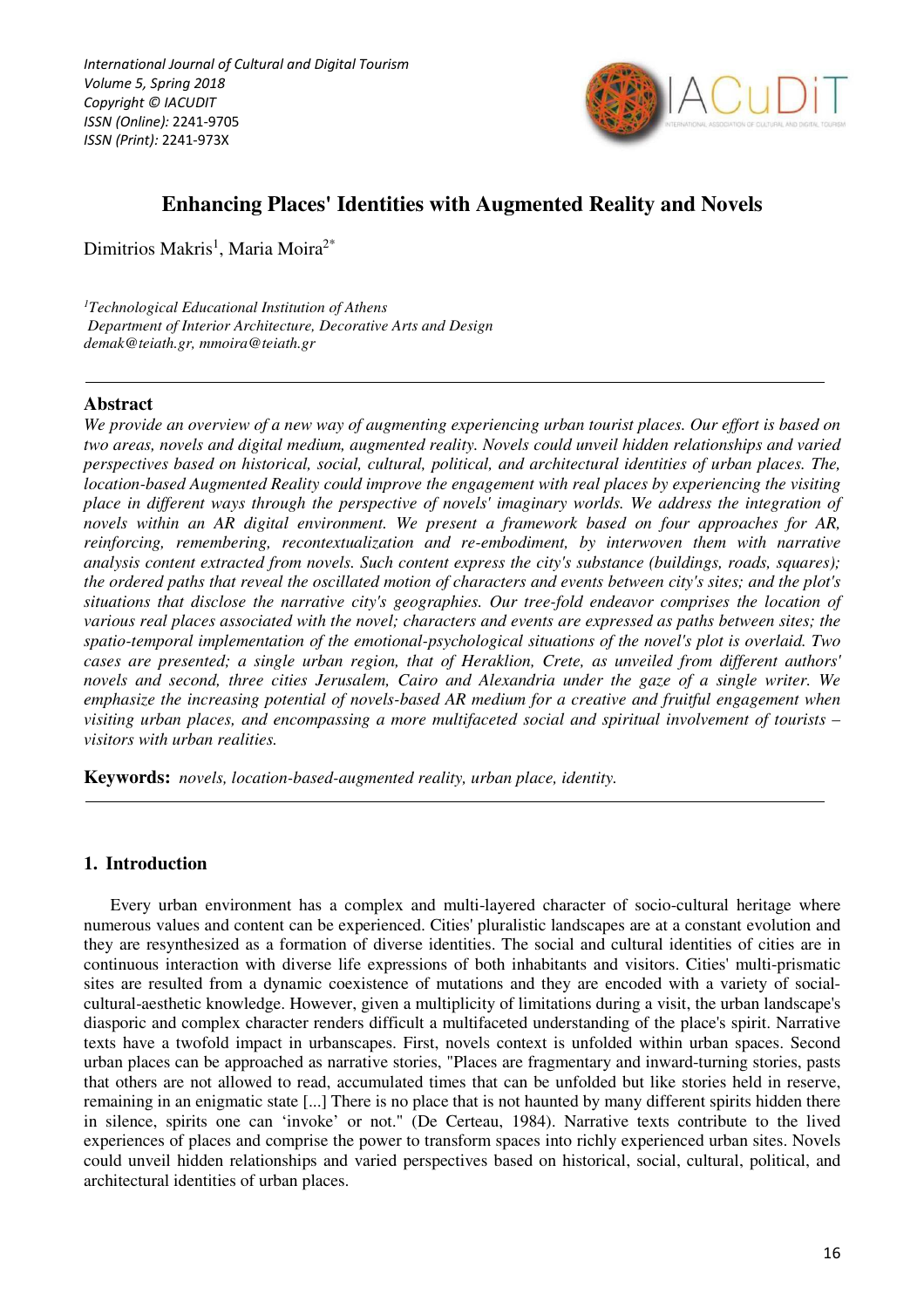The visiting experience is highly mediated by information and communication technologies. Augmented reality (AR) is among the most promising digital media within the tourist – entertainment sector. Augmented reality encompasses and includes the real environments of everyday life, and it overlays digital content over the reality. AR could enable the emergence of new experiential and symbolic environments. Based on its unique aspect that users remain within the real environment, it could provide new ways of enlighten the urbanscapes' mutations. It could engage both visitors and inhabitants with pulsating connections between the past and present urban sites' identities. During the last years AR gains increasing recognition in dynamically alter the ways individuals perceive familiar and non-familiar places. Location-based AR medium could improve the engagement with real places by experiencing the visiting place in different ways through the perspective of novels' imaginary worlds. The main question the lies at the basis of our approach is that despite the variety and numerous amount of information as provided by typical current AR systems, it is not assumed that the users will be familiarized when visiting an urban environment. A multi-faceted medium like augmented reality can be utilized towards the exploration of diverse cultural, social, historic, urban transformations and mutations in various ways that are increasingly participatory and defined by users.

The mixture of novels and AR might provide a compelling narrative during visiting urbanscapes and therefore they could reveal urban places' identities.

#### *Research aims*

The aim of this work is to argue that location-based AR integrated with novels provides compelling ways of understanding urban places' identities during a tourist voyage. Our objective is to provide a framework of new relationships between the real urban environment and digital content that is based on an imaginative art, that of literature. The proposed framework has a twofold scope, first to reveal particular identities and internal dynamics of urban spaces. Such reveal will be founded on an imaginative art such as narrative representations i.e. novels. Second, to integrate the urban manifold, (as it is unfolded within novels), within an AR digital medium framework. In particular we focus on understanding the components of representation and experience to accomplish tasks related to tourists-visitors such as experiencing, engagement, immersion in the historic, collective, cultural identities of a visiting touristic place. Based on the assumption (Scharffenberger, Van der Heide, 2014) that in general the relationship between the digital and the real has two basic forms, a spatial relationship and a content-based relationship, the second issue comprises fulfill such content with novels. In our study we tackle the abovementioned issues by proposing an integration of Augmented Reality and novels. AR has much powerful potential yet not fully explored. Contrary to the existing explicit AR applications, our effort is to define a new approach based on the qualities of novels in order to unveil the multifaceted urbanscapes. Two cases are presented in this paper. The first comprise a single urban region, that of Heraklion, Crete, from different authors' novels. The second involves three cities Jerusalem, Cairo and Alexandria under the gaze of a single writer.

### **2. Cities and the Novel**

Cities are charming fields that satisfies the tourists' – visitors' quest for original experiences. Places' experience is a resulted mixture of emotions and thought. Novels' multilayered content defines diverse and personalized feelings, interpretations, and conceptions with reference to urban sites. Tuan argues that literature have the power to call places into existence (Tuan, 1991). Novels have the inherent abilities to reveal diverse and varied perspectives based on historical, social, cultural and political identities of urban places. Novels' performative dimension could expose through evocative and intimate ways the exceptional character of an urban place. Authors not only can echo poetics toward real places, but also they can make possible the emergence of a subjective experience of places. People are inspired by novels that profoundly altered and stimulated them within their imaginative worlds, where during reading they live within such spatio-temporal psycho-geographical environments. Therefore novels can amend the ways visitors – tourists (and somehow inhabitants) understand their relation to a place, while they could shape visitors expectations of what a visiting place is or should be.

### *Textual spatialization geography*

Novels' authors contribute to the emergence of unique and alternate conceptions of places. The actual geographical, historical, social, and cultural constitution of each environment is highly integrated with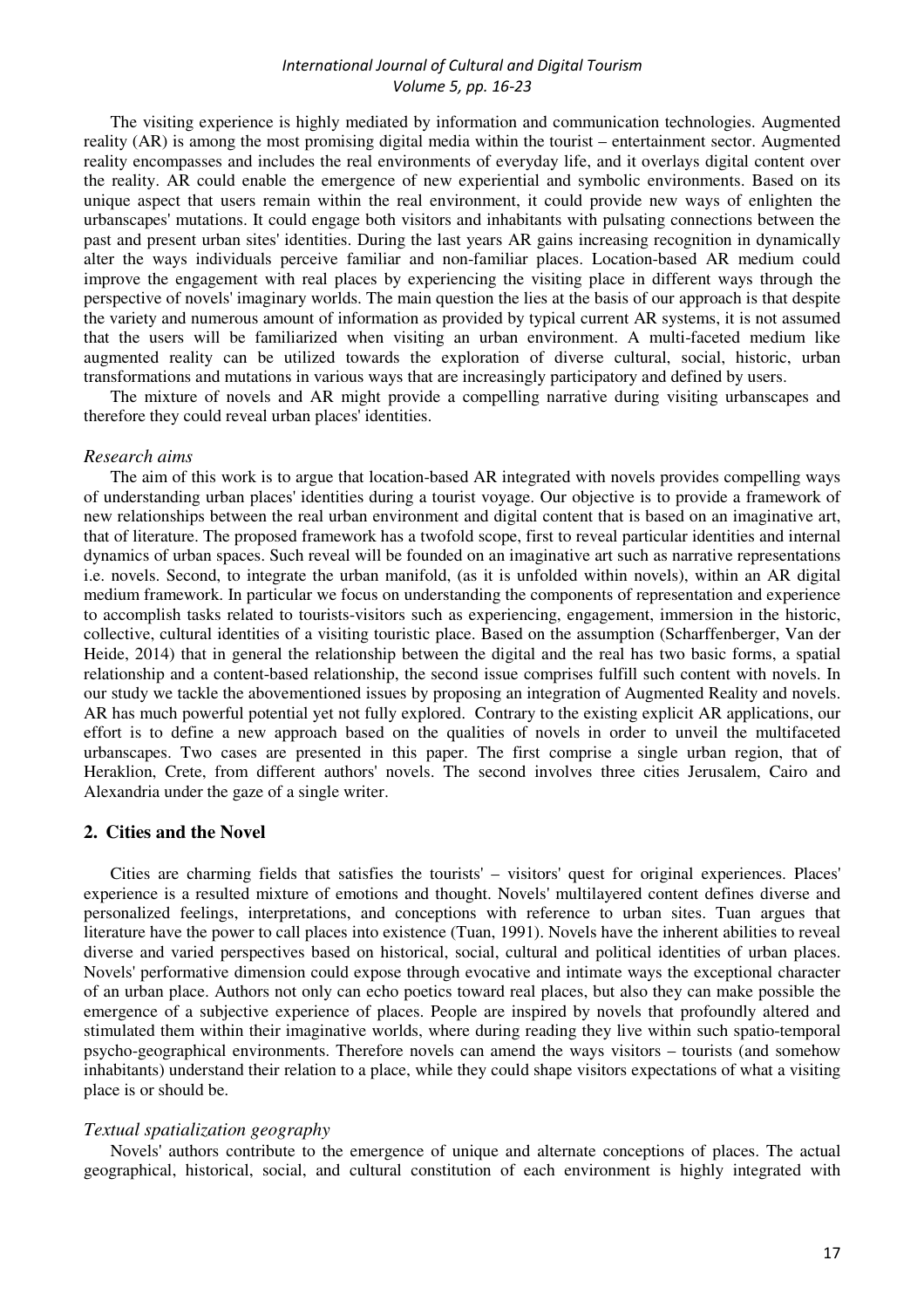discursive meanings projected upon them by authors. Textual spatialization has become a very fruitful area where the spatial analysis of texts and especially novels gains insight and understanding of real places. The field of literary geography is highly expanded (Rossetto, 2014). In parallel with literary critics which they used maps as analytical tool for text interpretation, a great number of geographers and cartographers engage the multifaceted content of literature in order to enrich their mapping representations. Literary critics used maps as analytical tools for text interpretation, while a great number of geographers and cartographers enrich their mapping representations with literature's content. According to (Brosseau, 1995) novels have a particular way of defining its own geography. Bourdieu proposes a projection over the 1846 Paris's map of the social space of Flaubert's novel 'Sentimental Education' (Bourdieu, 1996). Moretti in his influential work opens up new horizons in literary analysis by the geography mapping the spaces of narrating (Moretti, 1998). He developed a series of maps that enable the discovery of many hidden dimensions of literary texts, where with these maps are visualized the characters' meeting places, and their interactions. He remarks that "space is not the 'outside' of narrative, but an internal force that shapes it from within", (Moretti, 1998 p.70). Piatti and her colleagues provide explicit methodologies with the aim of translate narrative places as appeared in European 19th century novels into geographic objects (Piatti et al., 2009). For Hones, at the core of literary geography is the narrative as texts and novels for which she argues those are not a mere representation, but she considers them as spatial practices, 'narrative as spacing, as a performance of space', (Hones, 2014).

Literary maps are proposed and developed as valuable tools for the narrative texts' spatial capturing and appreciation. However, the full potential of narrative texts could not be fully unveiled because of a number of inherent to the medium limitations. The cartographic mapping of narratives has certain limitations in the mixing of real and narrated places, the spatiotemporal translation of plot's events and its' intertextual associations, the different tasks of narrated spaces.

### *Location-based, context aware AR.*

AR was initially defined it as a system of three basic characteristics: a combination of real and virtual worlds, real-time interaction, and accurate 3D registration of virtual and real objects (Azuma, 1997). Progressively its concept is comprised to diverse media that blend real knowledge and virtual content by new meaningful means. Following Klopfer insight AR is "a situation in which a real-world context is dynamically overlaid with coherent location- or context-sensitive virtual information" (Klopfer, 2008). In this way, AR provides technology-mediated immersive experiences in which real and virtual environments are merged (Klopfer, 2008) and users' interaction and engagement with a real environment are augmented. The utilization of locative-based and context aware approaches is based on real time current position and enhances the voyaging in natural and built environment. Spatial and content related guidance can be provided based on users' current near context. Such assistance is highly depends on users' personal interests. In almost all of the cases such applications provide explicit information necessary for tackling diverse orientation and direction cases.

However, during the last years the advent of hardware improvements widespread AR in areas like cultural heritage, entertainment, tourism, retail, advertising, etc. In the tourism sector numerous existing AR approaches are mainly based on / focus on explicit knowledge in order to aid potential visitors either before or during the visit. A special case of AR is location-based AR storytelling. Azuma presents some characteristic examples of such applications where stories can have strong influence on persons' relationship with their physical environments (Azuma, 2015). Nevertheless, in a touristic – oriented approach such applications have limitations to capture how cultural, social identities shape visitors spatiotemporal perceptions. Our approach addresses the fact that despite the variety amount of information as provided by AR systems, it is not assumed that the users will be familiarized when visiting urban environments. A symbiosis of novels and AR can aid the exploration of diverse cultural, social and historic urban alterations in various ways that are increasingly participatory and defined by individuals.

### **3. Framework Levels**

We address the integration of novels within an AR environment according two methods of novels' analysis, based on narrative – literature analysis, and spatial analysis. Novels, in general, are characterized by three components, setting – spaces, characters and events. We provide a framework based on three approaches for AR by interwoven them with narrative and spatial analysis, which is resulted towards a forth approach that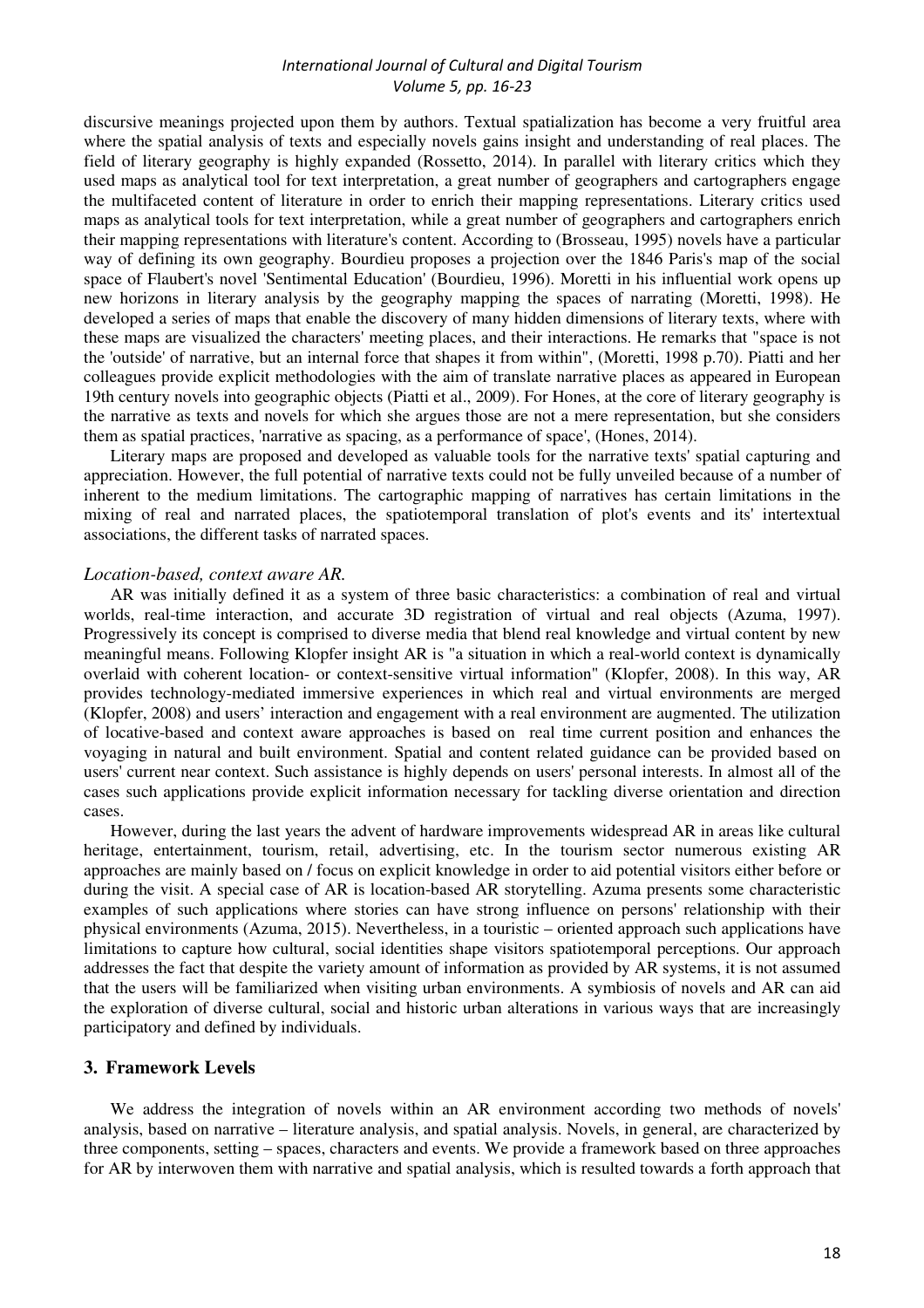of re-embodiment. Based on these strategies a tree-fold endeavor is confronted. First, the various real places associated with the novel are located; second, characters and events are expressed as ordered paths between sites; third, the spatio-temporal implementation of the emotional situations of the novel's plot is overlaid. Such content express the city's spatial substance (buildings, roads, squares), the ordered paths that reveal the oscillated motion of subjects and events between the various city's sites; and the plot's situations that disclose the narrative emotional geographies of the city.

### *Levels of analysis*

At the core of a novels-based AR media exists the fundamental issues about the visualization of associations and the relationships between urban places that are appeared in a novel. Diver places (as containers) are used (contains) plot's events which in turn they express diver emotional stages of the novel's unfolding. We want to capture and express the various kinds of events related with each place and their intervals along the narrative time. The proposed synthesis of novels within an AR medium is a threefold approach. First, we provide an analysis of the proposed novels following theoretical and methodological approaches focusing on narrative space. Second, from a spatial approach we define specific classes in relation with narration (De Jong 2012, Bal 2009). In parallel, from an architectural perspective we introduce the concepts of urban analysis following Lynch insights (Lynch 1960) in order to extract urban elements as they contribute in the novels' content. Third, we will define four strategies as the underlying structure of the proposed AR medium in order to express the multivalent character of the surrounding environments of the selected urbanscapes. These are: reinforcing and remembering (Azuma, 2015), recontextualization, and reembodiment, as expressing our contribution.

#### *Novels' analysis framework*

Novels are arranged in urban sites but also configure such space by structuring multilayered spatiotemporal and semantic scenarios. The dynamics of narrative is unfolded in both spatial and temporal layers. Friedman's narrative analysis comprises a spatial reading of literature texts (Friedman, 1996). She defines a two axis analysis where the horizontal axis express the evolution of the plot, and the second, vertical axis contains a diversity of literary layers. The horizontal storyline comprises the plot's chains of events and its constituents like the characters, setting the progression of events. The horizontal axis reconstitutes actions, enables readers to imaginatively inhabit the spatiotemporal context of the novel. The content of the vertical layer inhabit within the horizontal axis "dependent on the horizontal narrative as the function that adds multiple resonances to the characters' movement through space and time" (Friedman, 1996). It could comprise possible layered intertextual 'dialogues' with other novels, historical aspects from other texts produced in different areas from different authors, (in close relation with the narrated temporal horizon). Such superimposed surfaces could remain hidden but in close relation with the readers performative choices.

#### *Architectural – spatial analysis framework*

The spatial references can provide a principal point of views for the visitor. In accordance with the novel's plot spatial references directs visitors / tourists point of vision based on either on protagonist (direct speech) or narrator (indirect speech) point of views. As novels are unfold within the real world certain urban spaces encompass their narrative events. A model of the spatial landmarks upon which the novel is interwoven, it would provide a topography of the fictional narration. While a detailed narrative analysis of novels is beyond the scope the current study we base our framework on some fundamental concepts of spatial forms. The narration's scenery is provided by a model of spatial sites upon which the novel is interwoven. We reform spaces categories after (De Jong 2012, Bal, 1997). The story-space depicts the novel's actual locations and it comprises first, the setting, where events unfold and can imply many locations across the novel's plot. The second is the frame, which is sites that occur in memories, dreams, and thoughts (DeJong, 2012). The spatial settings could be introduced by the viewpoint of narrator and/or a character. In general, the spatial locations are weaved into the plot, while at the same time they could show diverse situations of characters. The concept of scale plays an important role in novels and it comprises three levels. The first is panoramic standpoint where a distance exists between the site and the narrated person. The second is viewpoint is the scenic perspective, where a character is within the described scene. A further classification comprises whether the character has a shifting or fixed perspective (De Jong 2012). Finally, the third concept is a close-up standpoint where character describes a scene – site in many details. The next important categorization involves functions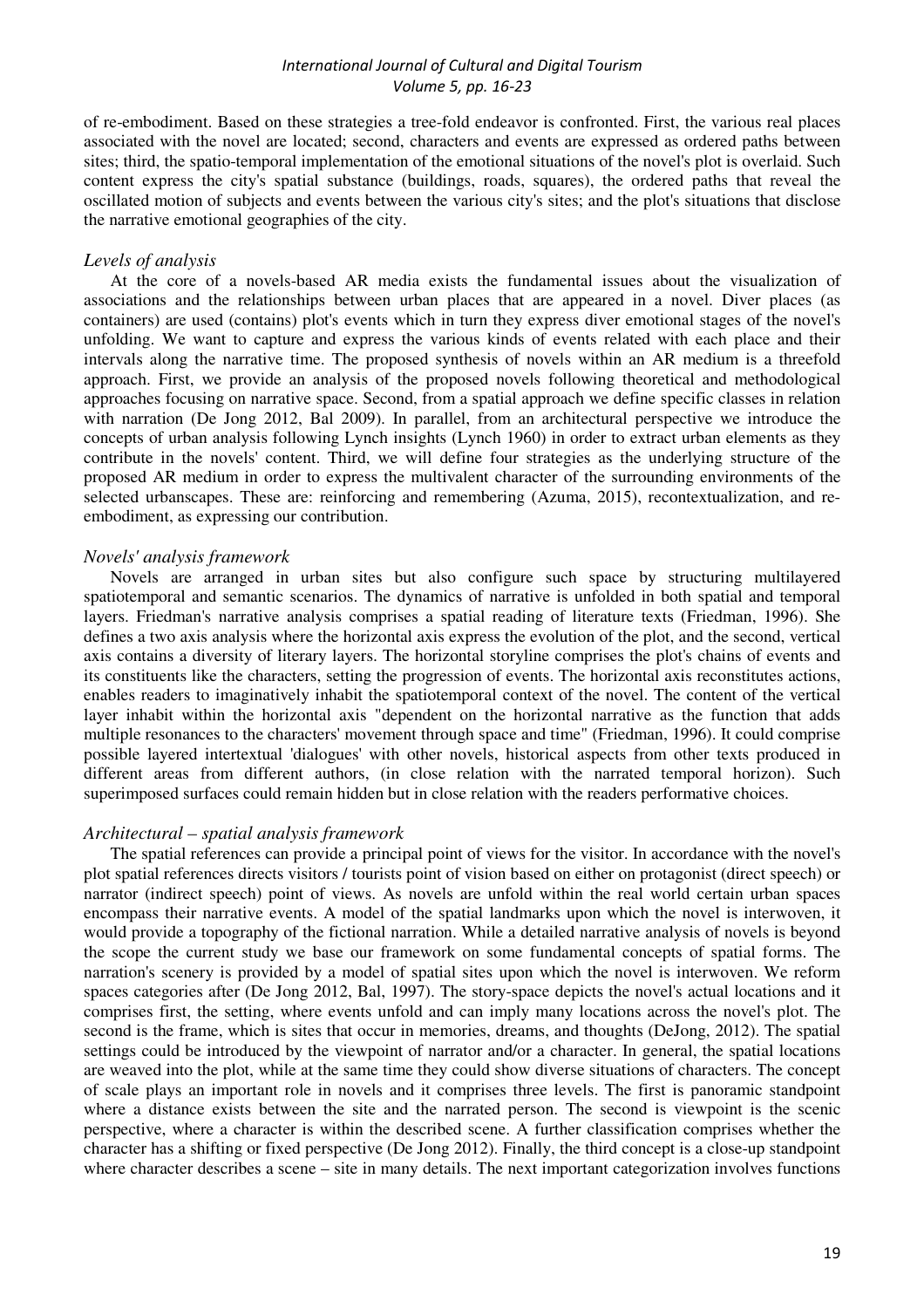that spaces entail. The first class comprises the symbolic function where sites are attached with ideological, cultural, social, etc. values. Then, is the characterizing function, which a space involves characters behaviors or values. The third is the psychological class where the narrated sites could express a universe of character's emotions.

In parallel, from an architectural point of departure based on Lynch's urban analysis concepts (Lynch, 1960) we define the following diverse urban elements; castle and its gates, ancient and contemporary buildings, squares and public space, avenues, roads and alleys, central and marginal regions, coastline, tramway lines and stations. In particular, Heraklion's novels' urban spatial elements are: the castle and its gates, central squares and public space, roads and alleys, and finally central and marginal regions. In Tsirkas trilogy the urban elements are the following. In Jerusalem the gates, the dense alleyways, old city's quarters. In Cairo the old downtown, contemporary and ancient landmark buildings, alleys' labyrinth and interior spaces. In Alexandria the Corniche coastline and plages, tramway lines and stations, avenues and streets.

#### *AR Strategies framework*

The AR is a powerful media to express the inherent complexity of spatiotemporal dimensions of literature texts. Within an AR system it is possible the definition of interconnected layers that can contain the geography, temporal and geometrical dimensions of the novel and the different scales of the evolving plot. AR media can possibly envision and represent the dimension of memory (collective and cultural memory). Azuma (Azuma, 2015) has proposed three basic strategies that could underlie a storytelling AR typology. However our proposal of novels-based AR media is correlated in two ways. First the ontological and semantically richness of novels could enable all of his three strategies, second we enrich and extend the reskinning strategy with a broader concept that of recontextualization, and finally we add a fourth one, re-embodiment.

Reinforcing. Real places provide significant aspects that are important by their own already. The majority of touristic sites express such importance and significance and they have strong attractive power by themselves (Azuma, 2015). However, beyond the typical visiting paths, such urban sites are vivid stages of the everyday life expressing city's collective and cultural life. Novels provide a content that is a strong complement to urban sites that can reveal the inherent dynamics of urban places. A novel's plot that it is interwoven with urban settings like landmarks, edifices, roads, squares develop a story to better experience the reality. Visitors can follow a designated path over the urban tissue representing the characters and events. The digital enhancement consists of overlapped digital spatial objects (setting) appeared in visitors' reality during the referenced temporal context. Particular additions are applied especially where the urban milieu has been altered during the years. Three-dimensional augmentations consist of digital recreations of diminished edifices which make apparent the lost, diminished part of a city.

Recontextualization. Its purpose is physical and semantically transform of places to be adapted to a novel to provide new significance and meanings. Our basic aim through that strategy is to reveal the diverse characters of the surrounding real places. The recontextualization of surrounding reality is based on the intertextual narration that enables the appearance of hidden signifiers. Based on the novel's plot events the surrounding environments are adapted and the missing context is digitally recreated. The visiting reality is affected by the literary imagination and the general context of the novel. Subsequent, the novel's timeline aligns the narrative sequences over the real and the digitally recreated urban environments. The characters' emotional states are influencing the referenced real sites. In accordance with Friedman's vertical axis the intertextual narrative is digitally overlaid. Therefore novel's historical, social and cultural correlations could be experienced in parallel with plot's timeline. The cities' image alters in accordance with the novel's atmosphere and historical epoch. The proposed experience based on the novels context has the potential to render hidden evocative urban context beyond the standard touristic routes and sites. In this way, visitors have the overall character of the city in its historical, social and cultural parameters.

Remembering. That strategy enables the emergence of different memories form the same urban place (Azuma, 2015). In the proposed case the various novels can provide specific memories from the urban site, because they have different plotlines. Visitors can personalize their augmented "walking" the same way as they do while reading a novel. AR is highly interactive and it enables users to unveil different content (social, cultural, architectural, aesthetical,) over the same designated path(s) via further integrating their personal experiences. The reading of a novel can communicate different feelings based on visitor's personality. Visitors can record personal feelings or underline individual emotional situations during their visit as a result of the enhanced reality by a novel. Novels translate characters' stories that enable visitors to approach the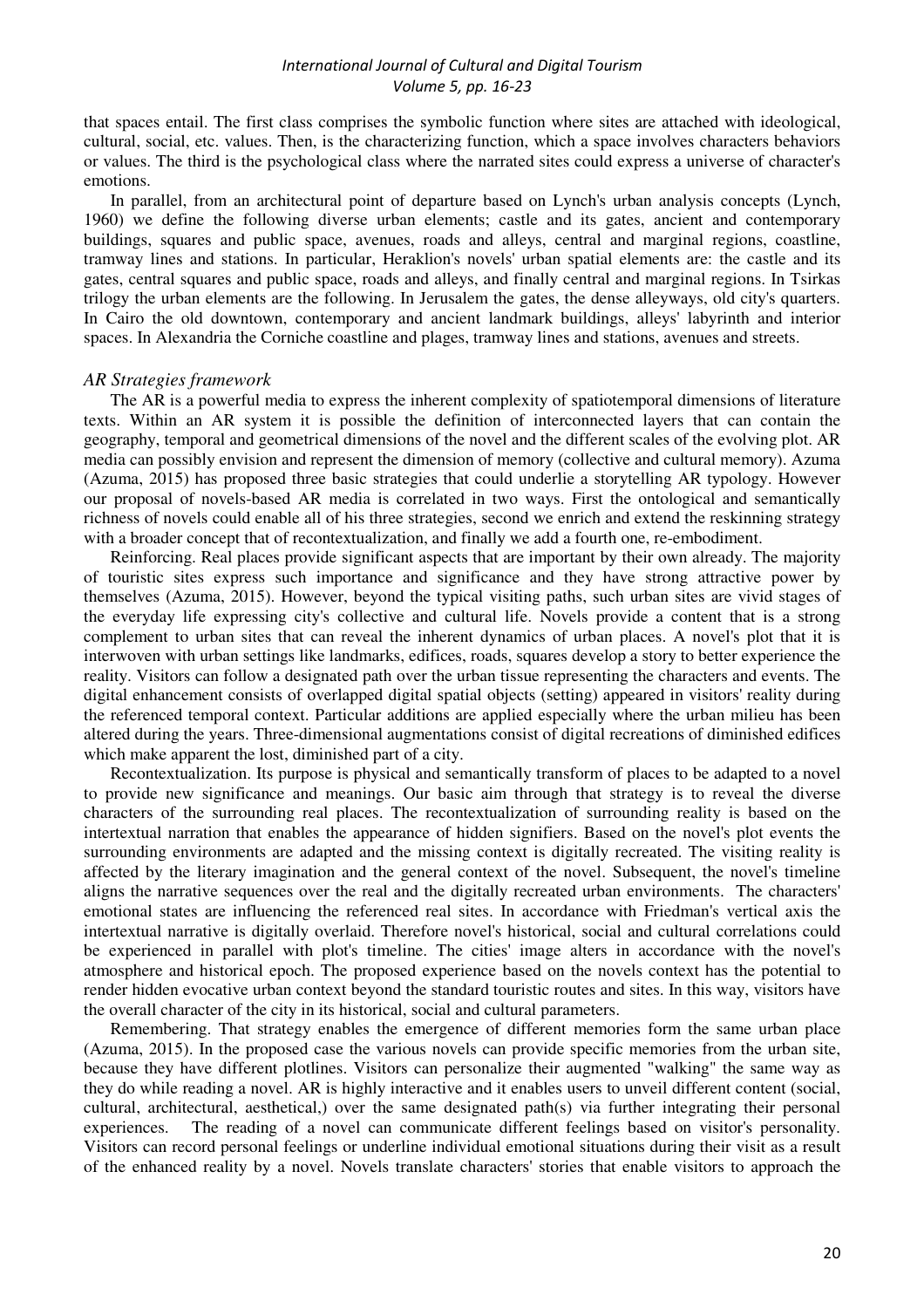surrounding locations through their emotional context. Another dimension of remembering is the case where visitors interwove their personal experiences – memories from the visiting place with the events of the novel(s). The visiting place is experienced through novels evocative memories.

Re-embodiment. The integration of these two media can provoke new experiences, emotions and memories, that are more powerful than alone the reading of a novel, or the use of AR. Visitors could be intertwined with the places they scope to understand and experience during their voyage to an unfamiliar environment. As they approach a foreign culture, they can reveal the inexhaustible layers of the visiting sites, and they gain renewed embodied participation. This participation can lead to an amplified attentiveness to difference and strangeness of the other place and/or individual. In parallel, as visitors are (increasingly) intertwined with the visiting place, they reform their idea of responsibility towards the newly gained world. In a broader sense, inhabitants could also gain deeper (spatial, emotional and cognitive) understanding and reinterconnectedness with their diverse urban regions. Visitors are re-attached with local communities and further re-familiarize with local collective and cultural memory. They can re-embody cases, things that are precedent, hidden and intangible.

### **4. Augmented Cities**

The following cases re-embodied spatial engagement that brings into inspection the places and identities associated with the narrative fiction. A novels-based augmented reality as the proposed framework would enable the spatialization of experiences and emotions that are underlying in the selected sets of novels.

The first case comprises Heraklion Crete, (Moira, 2011), (Moira, Makris, 2015), a city of multifaceted heritage values of different historic periods, religions, ethnicities. A visitor can approach Heraklion's character from eight different experiences as established by the eight novels. (Alexiou, 1978 – Galanaki, 1997, 2002, 2004 – Kazantzaki, 2007 – Kazantzakis, 1969 – Mitsotaki, 1993 – Zografou, 1987). All authors birthplace is transformed as a 'literary city' of the late 19th century-early 20th. The literary depictions robustly associate the transformative events over the city of Heraklion with a number of principal cityscapes. All novels are tied to the current locations and therefore they complement the real Heraklion. Novels' analysis results the following city elements. The Venetian wall performs as a symbol and representation of memory. Principal cross roads are connecting the gates in the labyrinth of alleyways. Central and peripheral neighborhoods are expressing class, cultural and social differentiation. The popular squares are privileged sites of city's historical memory. These representations are spatially defined by the key urban sites of the historical – narrative plots in almost all selected novels. The novels reveal different chronotopes within the same cityscape and landmarks. Numerous correlated social and historical could be embedded to recontextualize the surrounding environment. All novels' chronological markers situate the events in different time epochs; in parallel the diverse urban spatial markers are precisely located over the body of the evolving city. The traces of the novels' time epochs are experienced over the city' body. Heraklion's urban surrounding reality would be altered to fit the needs of all novels' context. The current urban milieu is augmented with three-dimensional digital recreations of selected diminished elements. Specific audio augmentations based on novels descriptions are provided to visitors.

The second case comprises a different approach. In particular, the case introduces three cities under the gaze of a single author. The three multiethnic cities are Jerusalem, Cairo and Alexandria as they appeared accordingly within the trilogy *Drifting Cities* (Tsirkas, 1995). Tsirkas narrates the geopolitical clash between the years 1942-44 through a dual contextual environment. First he provides relations between the current plot and its historical context. Second, he reveals, for each city, the cultural mixtures of different cities within a city. In general, in all cities the spatiotemporal recontextualization is based on relative historical, social and cultural correlations. The injected novel's life within a visiting tour demotivates visitors to explore and understand deeper the urban sites. Following a free movement through the trilogy's urban sites they can experience their diverse evolution through time. In Jerusalem the gates act as entrances to the multifocal past of city's fabric. The alleyways' density reflects a mosaic of a multilayered community values. The old city's quarters are introducing ethnic and religious blurring differentiation. In Cairo characters are transcending elliptically the heart of the old downtown. Contemporary and ancient landmark buildings are revealing the eternal rhythms of the urbanscape. The alleys' labyrinth is defining a collage of social and cultural contradictions. Specific interior spaces are juxtaposed their tranquility with the oscillating motion of the narrow downtown. In Alexandria the splendid coastline of Corniche with famous plages acts as a frontier and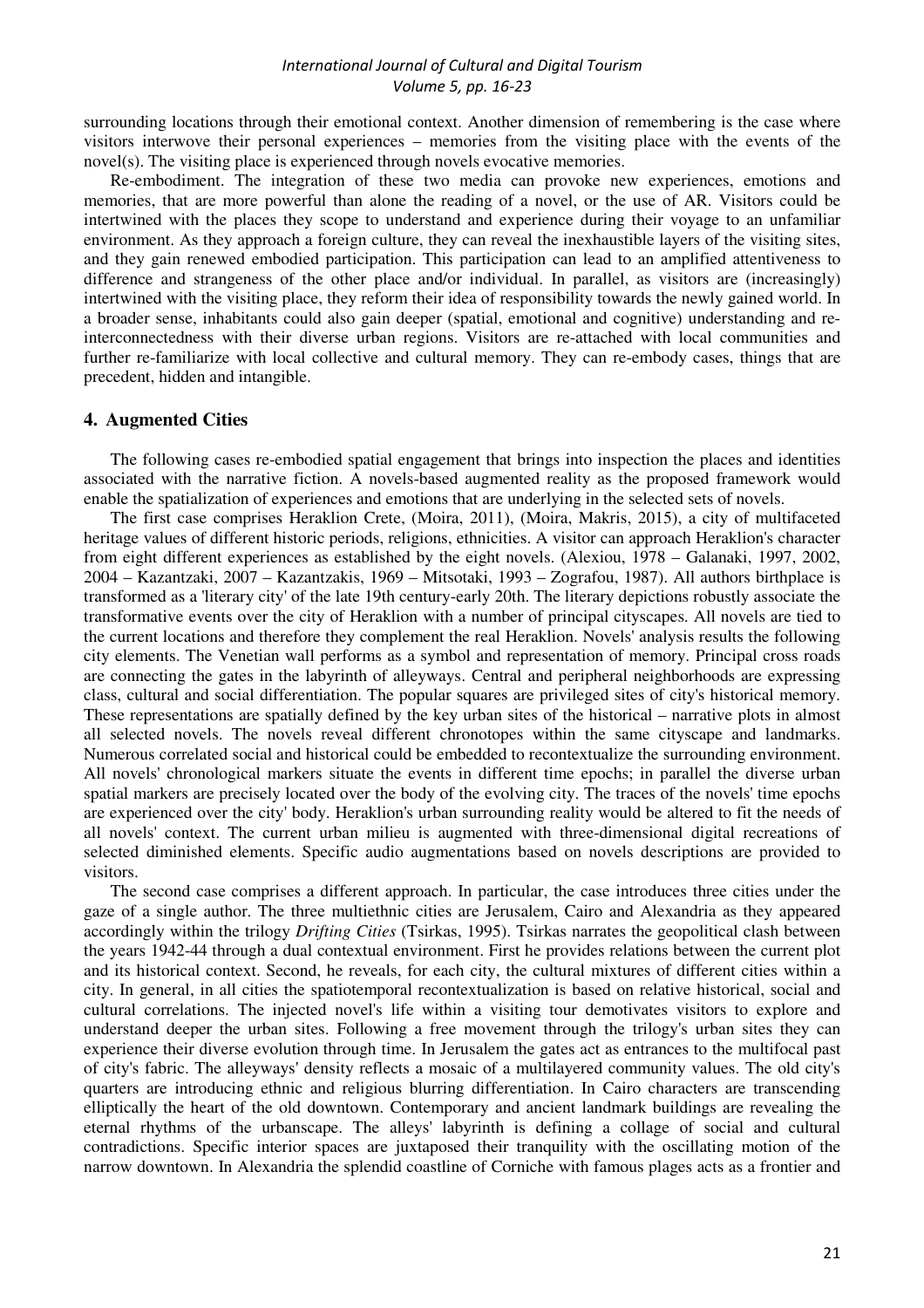an escape line. Tramway lines and stations reveal a mosaic of the diverse sociocultural canvas of local neighborhoods. The longitude avenues are competed with vertical streets towards the dense alleys. The surrounding reality of Alexandria would be altered in order to fit the needs of the novel's milieu. Three dimensional digital material is align with the real city's locations revealing the historical era. The diminished tramway line is digitally recreated and aligned with the current real city. Alexandria's historical buildings as referred in the novel are overlapped to the altered urban sites.

### **5. Conclusion**

The aim of the presented work is to overcome the traditional digital technology – tourist experience relation and we propose a new way of accessing visiting sites based on the novels chronotopes. Novels ensure complementarity in understanding the physiognomy of urban sites as a coherent whole. They could reveal urban paths, interpretation themes and engagement strategies that are related to social, cultural and aesthetic aspects. The novel's readers envision a landscape; they plot a trail, and finally become orientated to and within the depicted world. A novel renders a visiting urban environment as an exceptional visiting destination. Novels-based augmented reality can unveil important new and alternate ways of imagining the urban environment. It provides great capacities to stimulate visitors' imagination through original narrative representations of places and landscapes. Urban indicators as appeared in the relative texts result towards the definition of a set of singular points of view for the visitor. Such points of view are articulated as vectorial paths as a coincidence, in accordance with the development of plot events. Accessing visiting place visitors have the potential to be guided along particular paths in the city milieu, or they can blend their independent paths with suggested pathways from the literary texts.

The content of the proposed novels-based augmented reality is an amalgam from both the real world and the literature's imaginative worlds. It enables interaction and immersion with that mixed reality content as visitors would interact with the real world visiting site. Visitors' experience value derives from both the real and the digital context. The integration of novels' urban places within an AR system could provide subjective (fictional) and objective (factual) experience in a dynamically interwoven digital environment. The use of the proposed AR framework could result towards a spatial, emotional and cognitive engagement with an in principal foreign and unfamiliar urban landscape. Such interactive and dynamic medium could reset touristic topography as a powerful record of historical, cultural, social forces. It engages with the complex landscapes of the contemporary cities, and gives birth to tentative dialogues between the visitor and the urban tangible and intangible tissue. The visiting rhythm is unfolding gradually in the augmented course of the novel's plot. The proposed integration between novels and AR proposes the perception of a pluralistic visiting of the experienced urban sites with the possibility of, visualization, navigation, interaction, and emotional engagement, providing visitors with deep knowledge of the real and digital ground. As the experience of novels and digital representations are mixing, they will emphasize real sites of life and memory by eradicate the discontinuity between virtual and real world by establishing relations capable to lead to a refamiliarization with city's sites. Visitors re-acclimatize to a new world structured from both real places and novel's imaginative worlds. Visitors could tackle the weakened bonds of attachment to a visiting foreign spatiotemporal context. Making visiting cities identities more compelling, memorable and understandable by reveal the many layers of their social-cultural-spatial evolution.

"A place has to become an inner landscape for the imagination to start to inhabit that place, to turn it into its theatre" (Calvino 2004).

#### **References**

- Alexiou, E. (1978). Triton Christianikon Parthenagogeion/Third Christian Girls´ School, Athens: Kastaniotis Press. First published 1934.
- Azuma, R. T. (1997). A Survey of Augmented Reality. Presence: Teleoperators and Virtual Environments, 6, 4, pp. 355- 385.
- Azuma R. T. (2015). Location-Based Mixed and Augmented Reality Storytelling. In W. Barfield (Ed.), 2nd Edition of Fundamentals of Wearable Computers and Augmented Reality, CRC Press, pp. 259-276.

Bal, M. (2009). Narratology. Introduction to the Theory of Narrative. Toronto: University of Toronto press.

Bourdieu, P. (1996). The Rules of Art: Genesis and Structure of the Literary Field (trans. Susan Emanuel), Stanford: Stanford University Press.